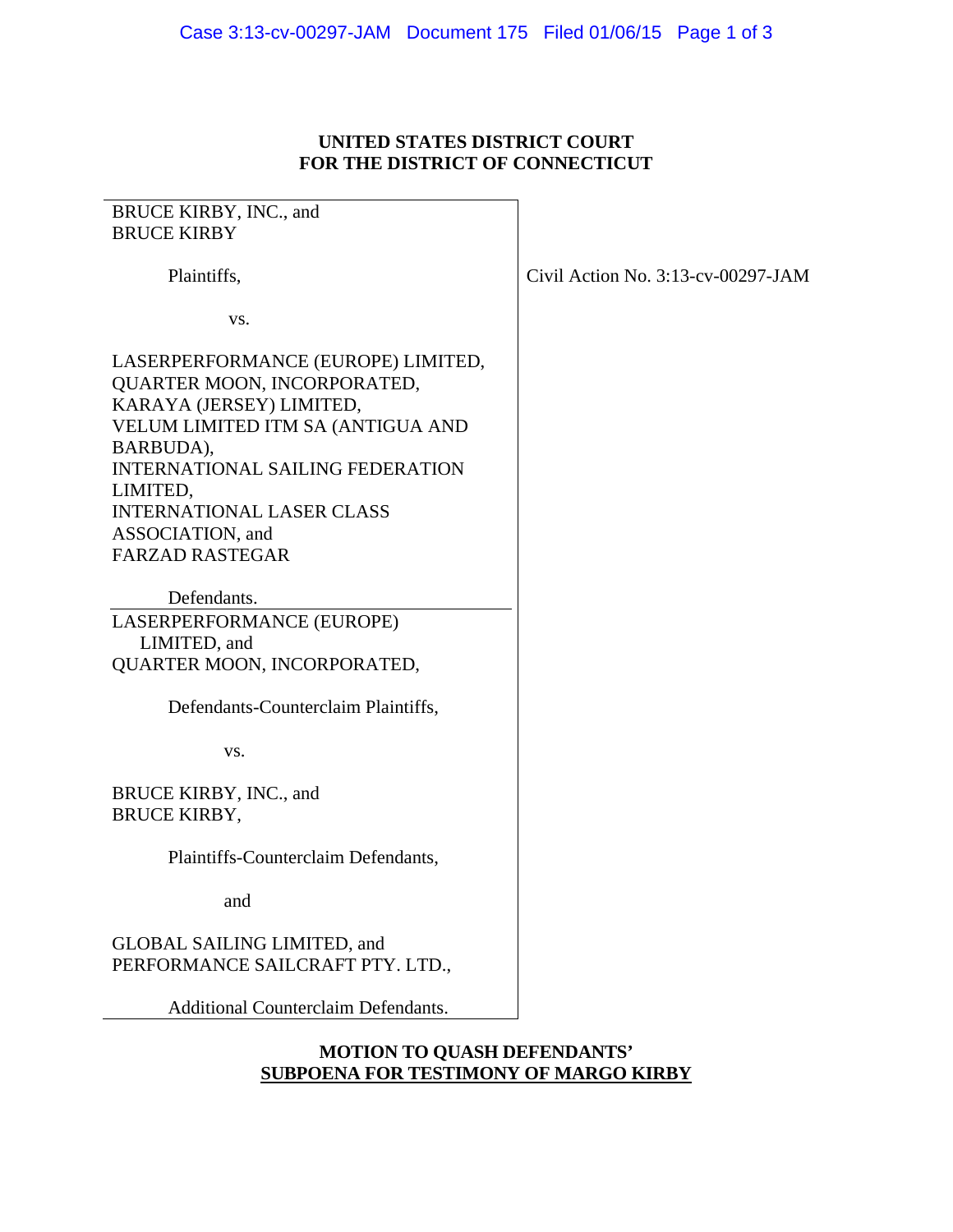#### Case 3:13-cv-00297-JAM Document 175 Filed 01/06/15 Page 2 of 3

 Pursuant to Rule 45 of the Federal Rules of Civil Procedure and Connecticut District Court Local Rules 7 and 37, Margo Kirby hereby moves to quash Defendants' LaserPerformance (Europe) Ltd. and Quarter Moon, Inc. subpoena for testimony. As fully set out in Ms. Kirby's accompanying memorandum of law, the subpoena is unduly burdensome, has minimal probative value, and is intended only to harass Ms. Kirby. Furthermore, the subpoena is not timely and was served without the appropriate witness fee and mileage fee. Accordingly, Ms. Kirby respectfully requests that the Court quash the subpoena and grant such further relief as the Court finds just and appropriate.

Respectfully submitted,

January 6, 2015 */s/ Andy I. Corea*  Wesley W. Whitmyer, Jr., ct03509 Andy I. Corea, ct25925 Walter B. Welsh, ct01220 ST. ONGE STEWARD JOHNSTON & REENS LLC 986 Bedford Street Stamford, Connecticut 06905-5619 Telephone: (203) 324-6155 Facsimile: (203) 327-1096 Email: acorea@ssjr.com; litigation@ssjr.com

> ATTORNEYS FOR THIRD PARTY MARGO KIRBY